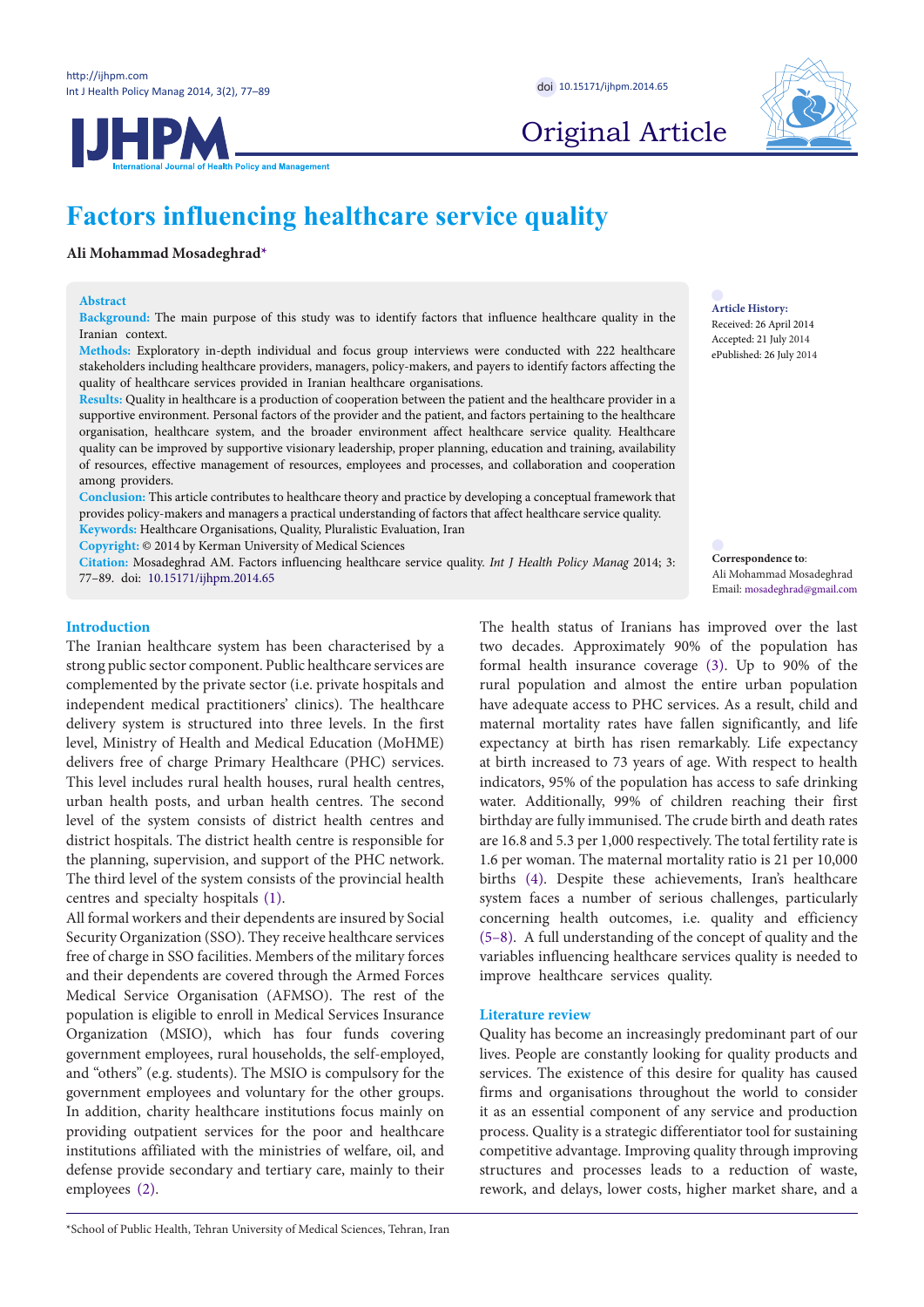### Mosadeghrad

positive company image [\(9](#page-11-1)[,10\)](#page-11-2). As a result, productivity and profitability improve ([11](#page-11-3)). Therefore, it is very important to define, measure and improve quality of healthcare services. Quality, because of its subjective nature and intangible characteristics, is difficult to define. Definitions vary depending on whose perspective is taken and within which context it is considered. No single universally accepted definition exists. Quality, therefore, has been defined as '*value'* ([12\)](#page-11-4); '*excellence*' [\(13\)](#page-11-5); '*conformance to specifications'*  ([14\)](#page-11-6); '*conformance to requirements*' ([15](#page-11-7)); '*fitness for use*' ([16\)](#page-11-8); '*meeting and/or exceeding customers*' *expectations*' [\(17\)](#page-11-9), and '*consistently delighting the customer by providing products and services according to the latest functional specifications which meet and exceed the customer's explicit and implicit needs and satisfy producer/provider*' [\(18](#page-11-10)).

Healthcare service quality is even more difficult to define and measure than in other sectors. Distinct healthcare industry characteristics such as intangibility, heterogeneity and simultaneity make it difficult to define and measure quality. Healthcare service is an intangible product and cannot physically be touched, felt, viewed, counted, or measured like manufactured goods. Producing tangible goods allows quantitative measures of quality, since they can be sampled and tested for quality throughout the production process and in later use. However, healthcare service quality depends on service process and customer and service provider interactions [\(19](#page-11-11)[,20\)](#page-11-12). Some healthcare quality attributes such as timeliness, consistency, and accuracy are hard to measure beyond a subjective assessment by the customer.

It is often difficult to reproduce consistent healthcare services. Healthcare services can differ between producers, customers, places, and daily. This 'heterogeneity' can occur because different professionals (e.g. physicians, nurses, etc.) deliver the service to patients with varying needs. Quality standards are more difficult to establish in service operations. Healthcare professionals provide services differently because factors vary, such as experience, individual abilities, and personalities ([21\)](#page-11-13). Healthcare services are simultaneously produced and consumed and cannot be stored for later consumption. This makes quality control difficult because the customer cannot judge 'quality' prior to purchase and consumption ([22](#page-11-14)). Unlike manufactured goods, it is less likely to have a final quality check. Therefore, healthcare outcomes cannot be guaranteed. Quality healthcare is a subjective, complex, and multidimensional concept. Donabedian defined healthcare quality as '*the application of medical science and technology in a manner that maximises its benefit to health without correspondingly increasing the risk'* ([23](#page-11-15)). He distinguishes three components of quality: 1) technical quality, 2) interpersonal quality, and 3) amenities. Technical quality relates to the effectiveness of care in producing achievable health gain. Interpersonal quality refers to the extent of accommodation of patient needs and preferences. Amenities include features such as comfort of physical surroundings and attributes of the organisation of service provision ([24\)](#page-11-16).

Øvretveit defines quality care as the *'Provision of care that exceeds patient expectations and achieves the highest possible clinical outcomes with the resources available*' ([25](#page-11-17)). He developed a system for improving the quality of healthcare based on three dimensions of quality: professional, client, and management quality. Professional quality is based on professionals' views of whether professionally assessed consumer needs have been met using correct techniques and procedures. Client quality is whether or not direct beneficiaries feel they get what they want from the services. Management quality is ensuring that services are delivered in a resource-efficient way.

According to Schuster *et al*. good healthcare quality means *"providing patients with appropriate services in a technically competent manner, with good communication, shared decision making and cultural sensitivity*" [\(26\)](#page-11-18). For Lohr, quality is "*the degree to which healthcare services for individuals and population increases the likelihood of desired healthcare outcomes and is consistent with the current professional knowledge"* [\(27\)](#page-11-19).

Mosadeghrad defined quality healthcare as "*consistently delighting the patient by providing efficacious, effective and efficient healthcare services according to the latest clinical guidelines and standards, which meet the patients needs and satisfies providers*" [\(18\)](#page-11-10). He identified 182 attributes of quality healthcare and grouped them into five categories: environment, empathy, efficiency, effectiveness and efficacy. Quality healthcare includes characteristics such as availability, accessibility, affordability, acceptability, appropriateness, competency, timeliness, privacy, confidentiality, attentiveness, caring, responsiveness, accountability, accuracy, reliability, comprehensiveness, continuity, equity, amenities, and facilities [\(20](#page-11-12)).

Various healthcare stakeholders' perspectives, desires and priorities must be considered in any effort to define, measure, and improve quality of healthcare. While several empirical studies have been carried out to assess the quality of healthcare organizations ([28](#page-11-20),[29](#page-11-21)), few researches have been conducted to identify factors that affect quality of healthcare services. Very limited studies have addressed this issue in Iranian healthcare organizations ([30](#page-11-22)). Most studies were limited to one or at the most two healthcare stakeholder perspectives. This study, therefore, aims to fill this research gap by empirically exploring healthcare providers', managers', payers', and policymakers' perspectives on factors affecting healthcare services quality in Iranian healthcare organizations.

# **Materials and methods**

# *Purpose*

The main purpose of this study was to identify factors that influence healthcare services quality in the Iranian context.

### *Method*

Owing to healthcare complexity and multi-dimensionality, research exploring healthcare quality is methodologically difficult. There are many participants involved in healthcare delivery, each having their own interests and concerns. Hence, quality assessment cannot be carried out reliably by asking one stakeholder alone. Pluralistic evaluation ([31](#page-11-23)) can overcome professionally dominated healthcare evaluation traditions by identifying and representing stakeholder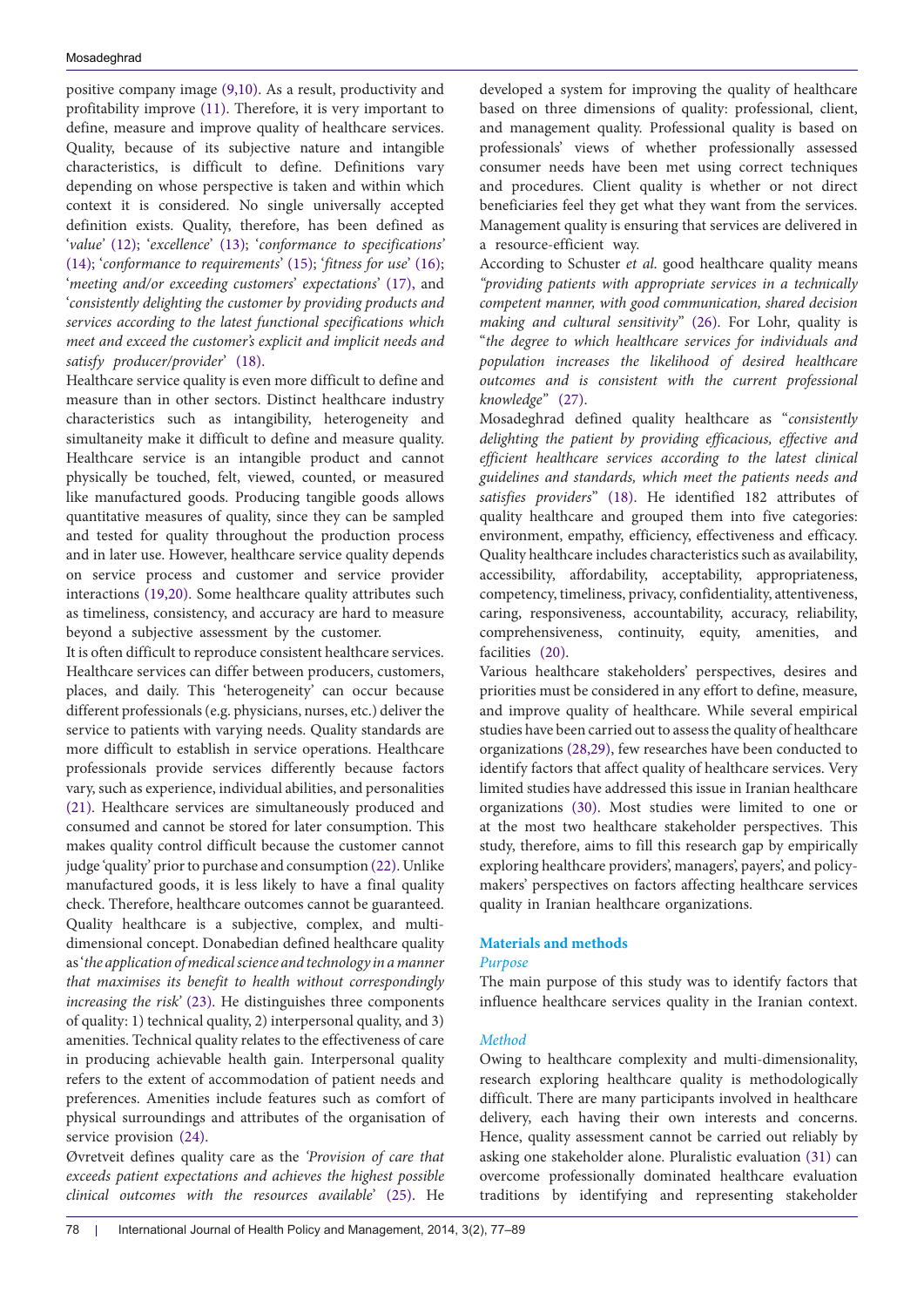group views, including the marginalised. The pluralistic approach does not rely on consensus, but evaluates multiple perspectives. Hence, each stakeholder group has their views and concerns represented in the evaluation [\(32\)](#page-11-24). As a result, objective findings can be obtained.

This study represents an exploratory effort in understanding factors affecting healthcare services quality in the Iranian context. A qualitative approach is appropriate to answer the research question. A qualitative research typically produces detailed and in-depth information about a much smaller number of people and cases. This increases understanding of the cases and situations studied and enhances the validity of the data obtained [\(33\)](#page-11-25). It is often inductive, with propositions emerging at the end of the study rather than being hypothesis driven. However, the qualitative research is labour-intensive, costly, time consuming, and demands the highest level of expertise to undertake the research and interpret the findings ([34\)](#page-11-26). It also suffers the limitations in generalising the results to a larger population.

Interviews provide a useful means to access in-depth information on the attitudes and behaviors of subjects towards different phenomena [\(35](#page-11-27)). Interviews encourage the participant to tell 'the story' in their own words. This is most beneficial for this research. It enables the researcher to uncover factors that can affect healthcare services quality. However, interviews are not problem-free. They can be time consuming, costly, and prone to subjectivity and bias on the part of the interviewer [\(36\)](#page-11-28).

Stakeholders' perceptions about what factors affect healthcare service quality often reflect their individual experience rather than a general view. Interaction between participants in focus groups can help overcome this. A focus group is a group interview technique designed to promote interaction between members of a group to stimulate deeper discussion, reduce social and cultural constraints on participation, and reveal new facets of the discussion topic [\(37](#page-11-29)). Focus group discussion generates qualitative data from a group of people much more quickly and at less cost than would be the case if each individual were interviewed separately. Focus groups allow the researcher to interact directly with respondents. This provides opportunities for the clarification of responses, for follow up questions and for probing of responses ([38\)](#page-11-30). Focus group discussion helps to explore factors influencing healthcare services quality and explain the reasons for their occurrence.

Therefore, in-depth individual and focus group interviews were conducted in this research using a semi-structured format with key healthcare stakeholders in Isfahan, Iran. These included healthcare providers (doctors, nurses, and paramedics), managers, policy-makers, and payers.

# *Settings and participants*

The study was carried out at eight hospitals, four MoHME hospitals (three teaching and one non-teaching), two SSO affiliated and two private hospitals to represent the three dominant hospital care systems in Iran. In-depth interviews were used for gathering doctors, managers, policy-makers, and payer's perspectives. This study also relied on focus groups

with providers (except doctors) to explore their opinions on factors affecting healthcare quality. In each hospital two focus group discussions were conducted with nursing staff and paramedics (See [Table 1\)](#page-2-0).

# *Data collection*

A semi-structured interview schedule was designed for the study. The interview schedule consisted of open-ended questions to allow respondents to answer from a variety of dimensions. Participants were asked to articulate factors that facilitate the delivery of quality healthcare services. The interviews were recorded digitally with the participants' permission to facilitate analysis. Notes were taken for those participants who were reluctant about voice recording.

# *Data collection and analysis*

The digital files were transcribed by the author himself. Content analysis was used to detect and code factors affecting quality of healthcare services, organise them into logical and meaningful categories, make connections between and among categories, and explain the link between categories. NVivo version 7 (QSR International, Australia) was used for qualitative data analysis and retrieval.

### *Evaluating the quality of research*

The researcher has not allowed personal values to influence the conduct of the research and findings derived from it. Member checks (respondent validation) were done in face-toface discussions with a subgroup of participants in order to verify and validate the findings. The researcher also utilised peer debriefing with five quality management experts. Peer reviewers debriefed with the researcher by presenting a summary of the gathered data, categories and themes that emerged, and the researcher's interpretations of the data. The peer debriefers provided the researcher an opportunity to clarify his interpretations about the nature of quality healthcare and to examine his biases.

### **Results**

The views of participants on factors influencing the quality of healthcare were grouped into three main categories and 10 themes [\(Table 2](#page-3-0)). Factors related to both the provider and receiver of the healthcare service and the environment affect the quality of provided services.

<span id="page-2-0"></span>**Table 1.** Number of interviews and the codes

| <b>Groups</b>        | <b>Participants and codes</b>                             | Ν   |
|----------------------|-----------------------------------------------------------|-----|
| <b>Providers</b>     | 64 Individual interviews with physicians (MD)             | 64  |
|                      | 16 Focus group discussions with other<br>providers (PRG)  | 128 |
| <b>Managers</b>      | 10 Individual interviews with managers (MA)               | 10  |
| <b>Policy-makers</b> | 10 Individual interviews with policy-makers<br>10<br>(PM) |     |
| Payers               | 10 Individual interviews with payers (PA)                 | 10  |
| <b>Total</b>         |                                                           | 222 |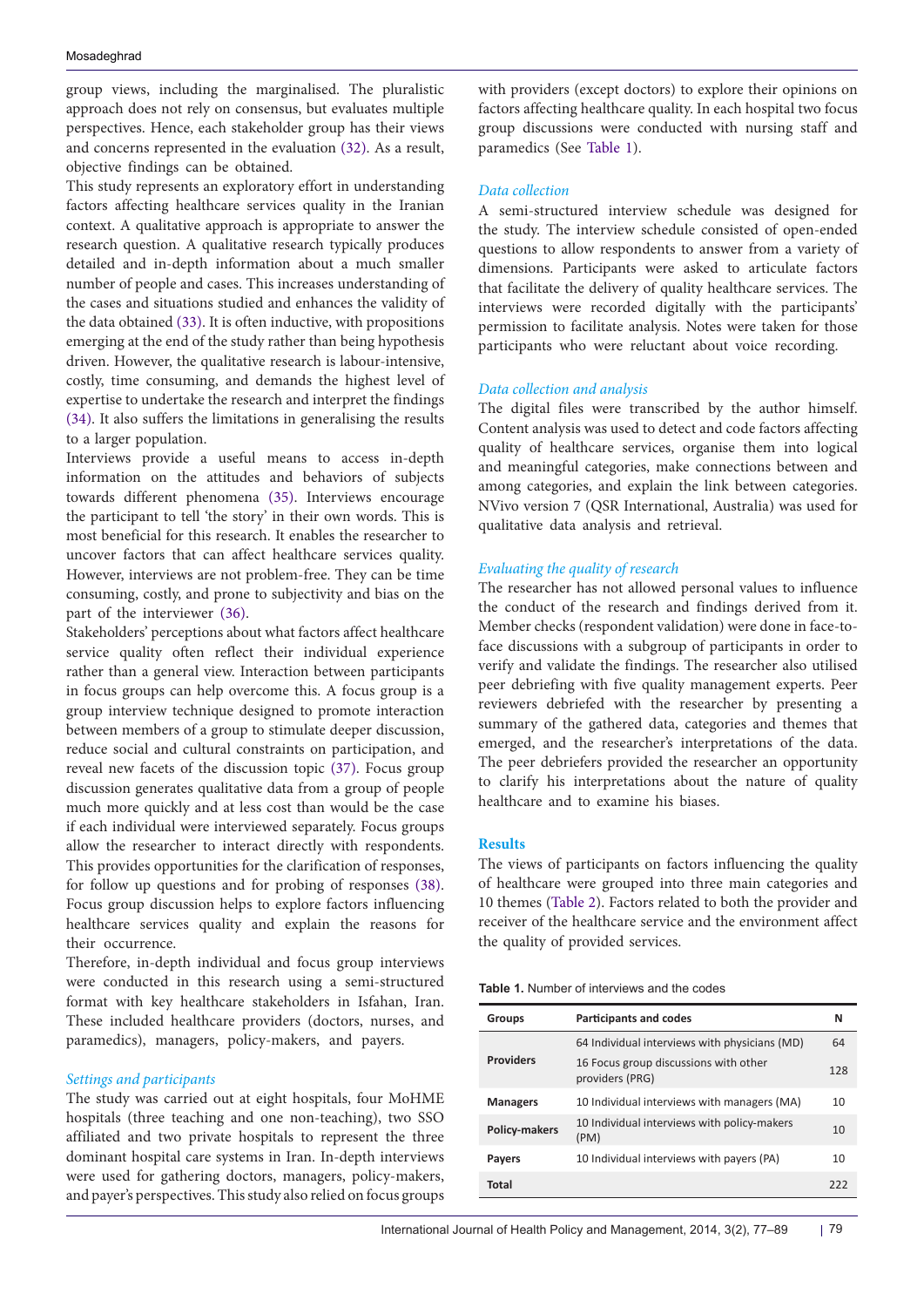<span id="page-3-0"></span>**Table 2.** Factors influencing the quality of healthcare

| Category                     | <b>Themes</b>                             |
|------------------------------|-------------------------------------------|
|                              | Patient socio-demographic variables       |
| Patient related factors      | Patient cooperation                       |
|                              | Type of patient illness                   |
|                              | Provider socio-demographic variables      |
| Provider related factors     | Provider competency                       |
|                              | Provider motivation and satisfaction      |
|                              | Healthcare system                         |
| <b>Environmental factors</b> | Resources and facilities                  |
|                              | Leadership and management                 |
|                              | Collaboration and partnership development |

### *Patient socio-demographic variables*

Socio-demographic factors influence the interaction between a provider and the patient and consequently the quality of services. For instance, a physician stated *"I worked in a health centre in a village. They* [The patients] *did not understand me. They talked in a different language. They did not even obey my*  [medical] *orders. For instance, I asked a patient with pharyngitis not to eat sausage and pickled cucumber. He agreed not to do so. However, in the afternoon, I saw him with a tin can of gherkin and some sausages"* (MD2). Another participant said: *"Sociocultural issues make it difficult to have a desired outcome. I had a patient, a mother of eight children who was sick, and pregnancy was dangerous for her. She had the chance to abort the child legally but her husband wanted the child"* (MD38). Healthcare professionals must be aware of and understand the socio-demographic characteristics of their patients to provide high-quality services. A physician said: *"I personally check patient place of birth first to know where s/he from is. Then, I ask my questions in a way that is understandable for the patient to encourage him or her to answer my questions"* (MD36).

Some patients ask their doctors to prescribe medicines. They believe that they will not be healed unless they take medicines. Patient persistence to get a specific medicine influences physicians to do so to satisfy the patient: "*For a simple cold for which the patient needs supportive care, s/he insists to get penicillin. If I do not prescribe it, s/he will go to see another physician"* (MD20). Some doctors believe that it is even useless to explain the treatment process to a patient demanding medicine: "*Explaining the disease and its treatment process to a patient demanding a medicine for about half an hour will not satisfy him/her more than if you just prescribe antibiotics, which takes about 2 minutes of your time"* (MD20).

Lack of a robust referral system and a low medical tariff are the main reasons for a doctor's tendency to meet patient (irrational) requests. Patients have easy access to affordable medical services: "*Medical services are easily available. You can see a medical specialist easily whenever you want"* (MD23). Therefore, patients can easily switch from one provider to another one. On the other hand, the high cost of running a medical clinic forces physicians to see more patients. *"A physician has to pay for the rent, bills, tax, and secretary wages. The income from the first 18 patients goes to the expenses* [breakeven-point]*. Therefore, s/he has to see more patients".* (PM2) "*When medical tariff is low, a physician has to compensate it with quantity* [seeing more patients]*"* (MD18).

Patients' financial status may affect the quality of healthcare services. Sometimes the patient cannot afford the costs associated with his or her treatment and decides to cancel the treatment. If the patient does not follow the doctor's orders due to financial problems, the treatment will not be effective. A physician said: "*I prescribed a patient a* [clinical laboratory] *test and some medicines. She came back with the prescription two weeks later and said 'Doctor I am still ill!' She could not afford the medicine and the* [clinical] *test"* (MD28).

Quality of patient care depends directly on the quality of patient education and responsibility. Patients' knowledge of their rights influences their expectations of quality services: "*If people know about their rights* [in hospitals]*, they would expect more from their care-givers and consequently the quality*  [of medical services] *increases*" (MD33). More educated patients have more realistic expectations of the healthcare providers. A physician commented, *"I might unconsciously explain more to an educated patient. I assume that s/he would understand better"* (MD37). Participants believe that patients who come to the private hospitals would expect more as they are paying more for the services.

The patient's attitude and behaviour also affects the attitudes of care-givers. If a patient behaves himself or herself, caregivers unintentionally provide better services: "*If the patient*  is grumpy, the physician has no motivation for further *examination. I had a very polite and eloquent patient today. One is interested in asking more questions"* (MD20). Some participants asserted that patient recognition affects the quality of provided services. *"If I see that a patient acknowledges my efforts, I will do my best. Otherwise, I just do my job. The patient's behaviour unintentionally affects my work"* (MD7). *"When a patient, or his or her relative, says 'thank you' to me, I feel motivated to do my job better"* (PRG1).

# *Patient cooperation*

Patient involvement and cooperation is needed and affects the quality of healthcare service. *"If the personnel do their job well, but the patient does not follow medical orders, the objectives would not be achieved"* (MD50). Clinical outcomes depend on the ability of patients to provide information and cooperate with clinicians. A physician said: "*I explained to a patient that this medicine might cause bleeding. So, if* [he had] *any history of heart problems or internal bleeding* [he should] *let me know. He* [The patient] *said 'I do not have any problem'. Later, when his wife brought his medical records, I found out that he had a heart attack last year. I stopped the medicine immediately. I could not even sleep all night and was under stress* [to make sure he was OK]*"* (MD52).

Some participants complained about the lack of patient cooperation in the treatment process: *"Sometimes, the patient does not cooperate. For example, s/he needs a suppository, but does not use it"* (PRG1). *"I explained to a patient that she should not eat anything because she just came back from the operation room. Later, I saw her drinking water. She said: 'I was thirsty!'"* (PRG5). "*The patient does not take the medications completely at home after being discharged from the hospital and returns within 5-6 days*" (PRG11). *"I have to prescribe fast-effect medicines. The patient does not take a long-term effect medicine completely. Whenever s/he feels better, she stops taking it"* (MD30).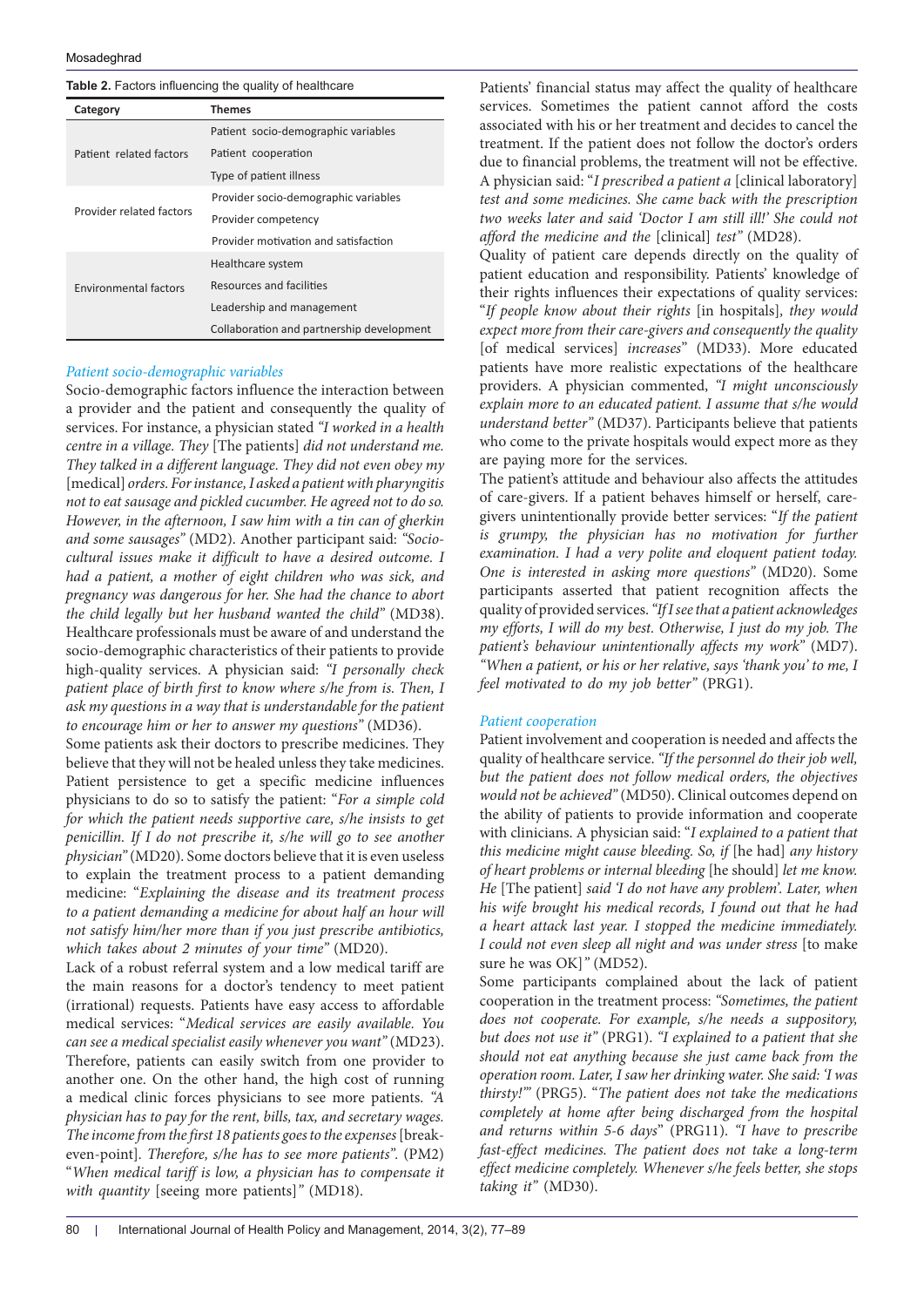Doctors considered patient trust a key factor in achieving the desired outcomes. Factors which help improve the physicianpatient relationship are providing more information about the disease and the process of treatment, good interpersonal relations, the physician's appearance, word of mouth, having good previous experiences with the doctor, and the doctor's demographic variables like age.

# *Type of patient illness (severity of illness)*

The type of patient illness influences personnel job stress, which in turn affects overall quality of healthcare services: *"When I came to this hospital* [Cancer hospital], *I was getting depressed. It took about 6 months to get used to it"* (PRG15). "*When I see that a beautiful young girl got a cancer and is going to die, I get upset"* (MD57). *"Mortality rate is high here. Since yesterday 5 patients died. This causes anxiety and stress among staff"* (MD59). *"Patients in our ward* [ICU] *are high risk. We always feel stressed"* (PRG5). *"We had a patient with hepatitis. There is a need for an isolation room which is not here*" (PRG1).

# *Provider socio-demographic variables*

The character and personality of healthcare provider affect the quality of healthcare services. *"The physician's appearance and relations with a patient affects the quality of service"* (MD52). Medical doctors develop good rapport with their patients using some personality characteristics such As respect, helpfulness, reliability, intelligence, and confidence: "*Physician personality is important. Some physicians built a good relationship with patients. It helps patient to trust the doctor and cooperate in the treatment process"* (MD46).

However, there should be a link between physicians' attitude and communication with patients and their received income. In a public hospital that the demand for medical services is very high, physicians are not motivated to improve their communication skills: "*Some doctors particularly in public hospitals realized that their communication skills are not linked to their income level. Thus, they may not change their attitude and behavior*" (MD7).

Providers' personal and family problems also influence their behaviour and the quality of services provided to patients. Some participants raised these kinds of issues by asserting that: "*Being happy with the personal life affects the work of a physician" (*MD37). "*Family problems decrease the quality of services"* (PRG5)*.* "*I have a child to take care of. Therefore, I have less time for study"* (MD7). *"I have a cancer patient at home who needs caring for. It engages my thoughts while I am working here"* (PRG1).

# *Provider competence (Knowledge and skills)*

The quality of healthcare services mainly depends on practitioners' knowledge and technical skills: "*the most important factors influence the quality of my work are my knowledge, expertise, commitment, and examining the patient properly*" (MD1). Healthcare professionals should improve their competencies (i.e. the attitudes, knowledge, and skills) to deliver high-quality services. *"I have to be updated. My knowledge benefits patients. For example, Nifedipine is used to reduce blood pressure. According to the latest evidence, it causes CVA. Hence, resources like Internet, journals, and books should be available for me"* (MD2). "*Our caring should reach*  *international caring standards. More in-service training should be provided for us"* (PRG11).

Medical universities have a critical role in providing education and professional development opportunities for the healthcare workforce. Unfortunately, most healthcare professionals are not satisfied with the quality of education in the universities "*There are some shortcomings in the medical education"*  (MD6). "*The graduates are not practically competent"* (MD3). "*In the university we learn more theory. We have no practical experience"* (MD22). Healthcare professionals demanded more relevant and practical education and training. "*We are taught about some rare or uncommon diseases that we will forget later. For the common diseases there is just theoretical education"* (MD37). *"The way to communicate with patients is not taught"* (MD3). *"There is no formal education in medicine prescribing. I have to learn that by myself."* (MD7) and "*The theoretical perspective of nursing education is good. However, graduates are not practically competent*" (PRG15).

Therefore, hospitals provide additional education and training to meet employees' educational needs. However, the effectiveness of the education provided is questionable*: "The hospital provides some educational programmes. However we are so tired that we end up sleeping in the class".* (MD15) and *"Working too much reduces the motivation for study. I have to work 216 hours a month"* (MD46).

# *Provider motivation and satisfaction*

Providers' job satisfaction is very important in delivering highquality services to patients. Healthcare providers identified nine organisational factors they believed influence their motivation and consequently job satisfaction. These were pay, working environment, managerial leadership, organisational policies, co-workers, recognition, job security, job identity, and chances for promotion.

Participants mostly expressed their satisfaction with the job they were doing: *"I like my job. I feel satisfied when I see that I saved people life. I have a good feeling when I see my diagnosis and treatment were right and effective"* (MD2). However, they were dissatisfied with the payment particularly in public hospitals. "*I have to work in other hospitals as well to be able to afford living expenses. Too much work decreases my motivation*" (MD2). Throughout every focus group discussion with healthcare employees, the common reason for their dissatisfaction was insufficient and unfair pay and benefits. *"An employee with a diploma working in a university hospital earns 3 million RLS per month, while his counterpart in a social security hospital earns 6 million RLS"* (PRG2). *"My colleague in hospital X gets over 1 million per-case while mine is 300,000 RLS. I am covering 28 patients while he does 10- 12 patients"* (PRG5). There are inconsistencies regarding pay rates among healthcare settings.

More and more qualified employees are leaving private hospitals as soon as they find a secure and well-paid job. For instance, Isfahan University of Medical Sciences advertised for the recruiting of clinical staff in 2008. Many of the employees, especially nurses in private hospitals left their jobs after the attainment of a position in a public hospital. A head nurse said, "*Four of my best staff left the hospital. They are now working in a public hospital*". A nurse who left a private hospital to work in a public one explained her reason as*: "I worked two*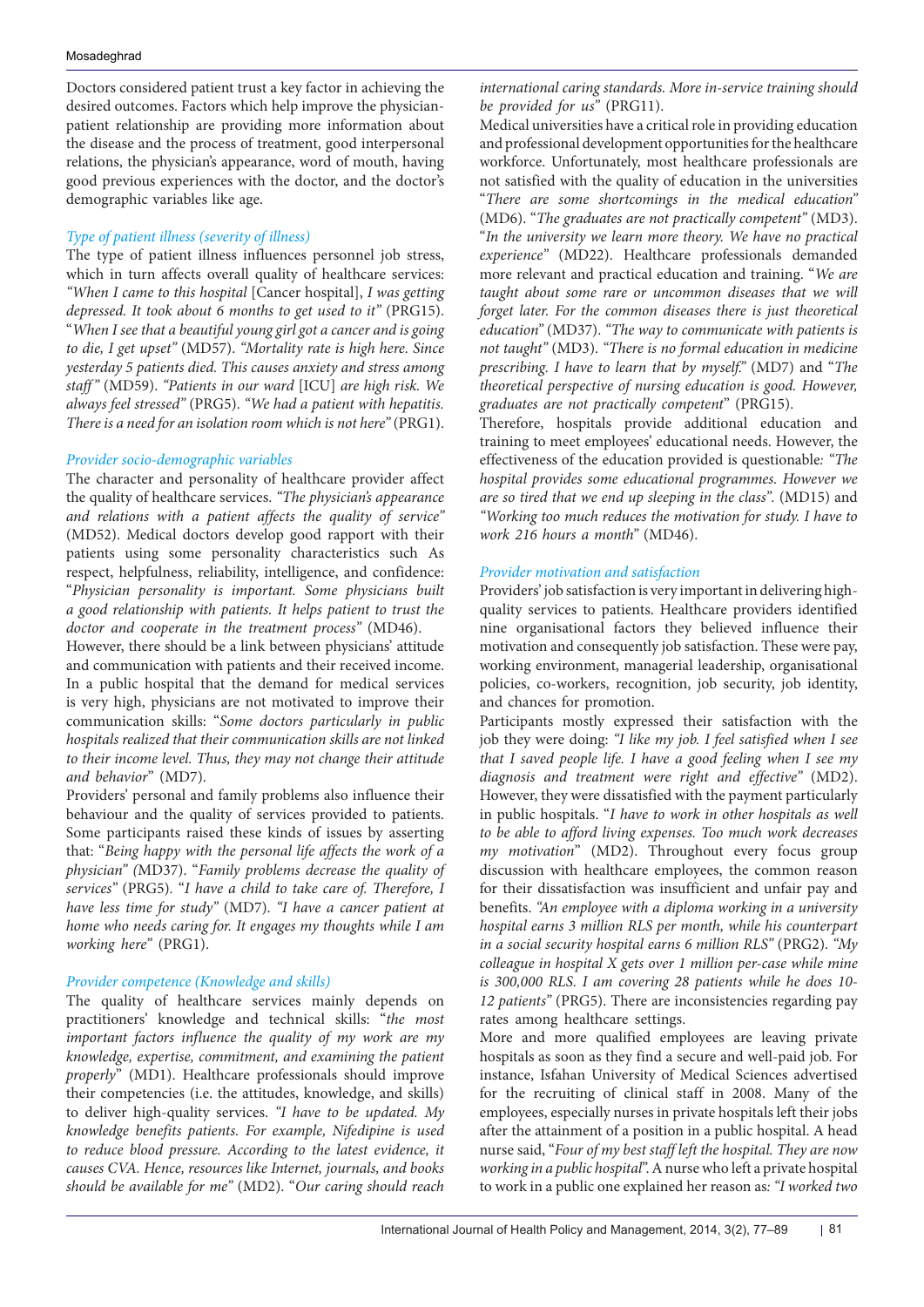# Mosadeghrad

*weeks in the CCU ward at hospital 'G'* [a private hospital]*. I left it because of too much work and low wages. My colleagues were excellent. The working environment was good. I felt it more convenient to work there than here* [public hospital]*".*

High employee turnover causes many problems for operational managers. Most of the newly employed personnel do not have work experience. Therefore, the education supervisor or department head have to train them. A head nurse said, "*I asked a* [recently employed] *nurse to send the patient to the Operation Theatre. Later, the head nurse of the Operation Theatre phoned me and said, "Why did you send the patient in this way? She* [the new nurse] *had sent the patient without preparing and accompanying her!"* (PRG3). She further added: *"They are not experienced enough. When I ask one of them to measure the patient's blood pressure, I have to ask another colleague to do it again".*

Some employees of public hospitals work in a private hospital mostly in the afternoon and night shifts to cope with their living expenses. In such cases, the quality of their services will be decreased due to too much work. This in turn affects patient satisfaction. It also affects other staff 's motivation and satisfaction: "*We have a colleague here who works in Hospital 'X' as well. He earns about 1 million RLS over there. Here is a place for him to rest and when I ask him to do some work, he says, "How much do you think I earn here to do all these jobs*" (PRG13). "*This is his second job. He does not contribute too much and we have to cover most of the job ourselves*" (PRG4). Furthermore, the pay gaps among professionals in a healthcare setting are very wide. A head nurse said, *"The nurses in the Psychiatric Emergency Ward receive a 100% hardship allowance, while we get 70%. ICU nurses even get 10% more than us"* (PRG1); *"A newly employed B.Sc. nurse receives more than me* [a nurse's aide with 26 years of working experience]*"*  (PRG1); *"My* [General Practitioner] *per-case is one-twentieth of a medical specialist"* (MD1); *"The tariff of a dentist is 70,000 RLS, but for a GP [General Practitioner], it is about 20,000 RLS"* (MD46).

It was very important for employees to see that their contribution is recognised and valued by managers, even if only symbolically. One participant said, *"If I do thousands of good things, they* [managers] *do not recognise my efforts, but if I make a small mistake, I will be punished for it. I saved the life of a patient with pulmonary oedema, while the physician was not in the ward. Nobody appreciated it. The supervisor scrutinised me later, when she checked the patient's medical record and found that I forgot to write up a teaspoon of medication"*  (PRG3). "*There is no recognition for a person who performs the job well"* (MD46).

The opportunity for professional development does not always seem to be encouraged by managers as explained by several respondents. *"I have attended about 1000 hours in-service training classes, but there is no promotion for me" (*PRG1); *"I have been working here for about 26 years. There is no promotion here for employees. If I had worked as a simple worker, I would now be at least a foreman"* (PRG1). Some participants complained about the criteria for promotion*: "The quality of my medical service is not important for my career promotion. The criterion is how many books and articles I have written"* (MD24); *"For promotion from GP to medical consultant, I have to pass an exam which is theory-based. My*  *work experience does not count"* (MD52).

Participants also stated that their motivation was influenced by the job security offered by hospitals: "*Personnel have no job security here."* (PRG4); "*I cannot talk about the hospital problems. If I talk about them, managers would get mad at me*" (PRG3); "*There is no job security here*" (PRG5, 8, 13, 20, and 14).

The working environment affects employee satisfaction. *"The working environment is important. Factors like an air conditioning system and light affect* [the quality of] *my work"* (MD2). Participants expressed a need for a quiet and supportive working area. *"The fan makes a terrible noise. It bothers me"* (PRG6). *"Working in the basement is tiring. When the work place is dark and closed, it causes me to feel upset. One may start the day happily, but this physical environment causes it to end it up sad"* (PRG2).

Quality of leadership and management affects employees' motivation and satisfaction. A participant provided an example by putting a glass on the table and putting his hand over it and saying: *"Imagine this glass is the patient, and this hand is me. If the manager puts me under pressure, I transfer the pressure to the patient"* (PRG1). He further explained, *"Nursing is more practical. I cannot do my job well in a stressful environment".* A participant explained how a manager could reduce an employee's job stress: *"A supportive manager helps a new employee to adapt to the working environment and reduces his/her* [job] *stress by providing necessary training and resources"* (PRG1).

Some employees, especially first-line managers demand top management to give them more authority with regard to their daily activities: *"Managers should empower head nurses to resolve ward problems by themselves"* (PRG1). "*Invoices should be signed and confirmed first by the deputy CEO [Chief Executive Officer] and then by the internal manager before being forwarded to the finance department for payment. It takes 10-15 days for a supplier to receive the payment. A finance manager does not have any power in this hospital"* (PRG4).

# *Healthcare system*

There is no referral system from the primary healthcare level to the secondary and tertiary levels in Iranian healthcare system. Therefore*,* there is a tendency, in patient choice from a GP to a medical consultant: *"Lack of a referral system resulted in a shift of patient choice from general practice to sub-speciality practice. Most patients prefer to be seen by a medical specialist. Nowadays, a GP has fewer patients than a medical consultant"*  (MD3). Low medical tariff makes it easier for patients to see a medical specialist: *"The disparity between the service fee of a GP and a* [medical] *consultant is not too much. Therefore, patients prefer to be seen by a medical specialist"* (MD19).

Medical insurance companies make it even more affordable for patients to see a medical specialist. *"95*% *of my patients are insured and 90*% *of them at least visited one of my colleagues before coming to see me in the week"* (MD24). *"Insurance companies pay the medical expenses even if a patient visits three different physicians in just one day. That's why some patients visit a physician in the morning, then see another one in the afternoon and sometimes even the third one at night"* (MD18). "*The patient thinks, 'it costs me 7000 RLS, let's see what another physician says'. If s/he has to pay 40,000 RLS, s/he would say*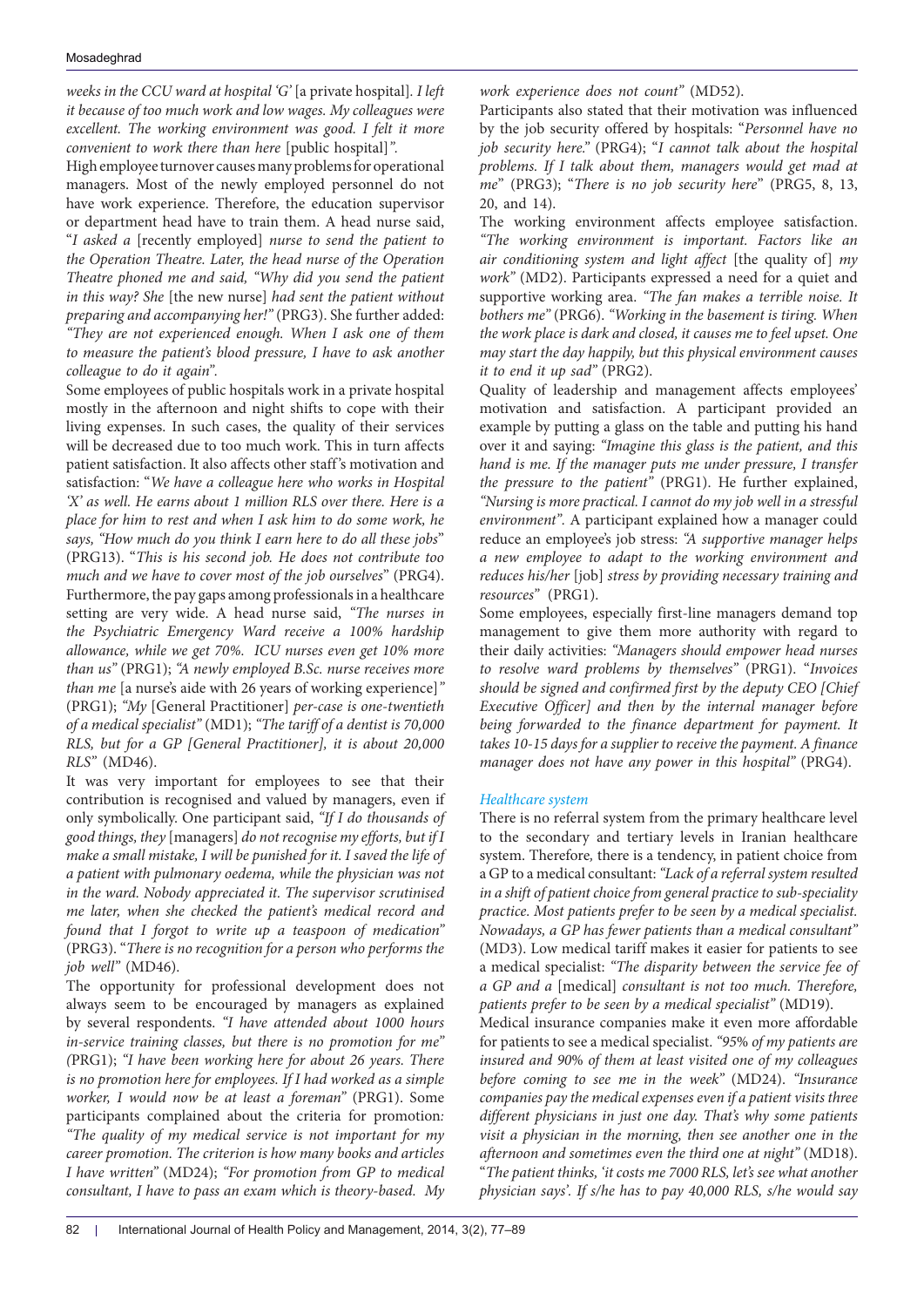# *'let's get a result from this doctor's prescription, if I did not get better, I will see another one'"* (MD60).

Furthermore, the fee for service of a doctor visit is the same for simple or more complicated cases. It leads to competition between the GP and the specialist, with the latter being perceived as holding the upper hand. Hence, there is no motivation for medical consultants to convince patients to be seen by a GP first, *"I* [medical specialist] *can see either a patient with a simple bellyache or a complicated case with several liver diseases. The fee for both services is the same. It would be better for me to see the former as it takes less time and I can see more patients* [and have more income]*"* (MD3). Moreover, lack of patient trust in medical doctors and lack of familiarity with medical practices increases uncertainty and leads to repeated medical visits. *"A physician should convince the patient that they do care about the patient and there is no need to be worried about their illness. The situation is under* 

*control even if it takes a week to get better. If the physician does not decrease a patient's fear and just relies on examination and prescription, the patient will go to see another doctor"* (MD42). As a result, the demand for specialised healthcare is increasing which is beyond the resources of healthcare organisations or even payers. Purchasers of healthcare services are concerned that the cost has exceeded their capacity and willingness to finance it: *"Our resources are limited but* [patient] *expectations are unlimited"* (PM5). "*The demand for healthcare services does not match the resources of insurance companies*" (PA1). "*Social security hospitals are overloaded. Increased number of patients decreases the quality of services. Facilities and equipment are getting old. However, we cannot afford to renew them*" (PA3).

Hospital personnel particularly clinical staff who took part in the study complained that they were overworked and that there were staff shortages. "*We have too much work to do. When I have to work 18 hours a day continuously, the quality of my work will decrease*" (PRG8). "*The public* [healthcare] *system suffers from staff shortage. I worked in a public hospital with average daily 200 patients in the outpatient department who had to be visited by 1 PM. I had to spend less time on each patient to be able to see all of them"* (MD10). "*The increasing number of patients demanding medical services does not allow us to work on quality* [of medical services]. *We are not dependent on patients. They are dependent to us*" (P37).

Providers have to limit their flexibility and adaptability to the patients' individual needs due to staff shortages and time constraints: *"I was working somewhere and had to see 60 patients from morning to noon. Thus, I had to spend 2 minutes on each patient instead of 20 minutes"* (MD59). *"For complicated cases I need at least 40-45 minutes to get a medical history and examine the patient thoroughly. During this time, my secretary calls me several times saying that we have a lot of patients waiting, and to please hurry up"* (MD24).

The increased demand for medical services may force physicians to transfer patients to paramedical departments instead of having them properly examined to achieve an accurate diagnosis. "*The time for visiting a patient is limited. Therefore, I cannot examine a patient properly and ask questions as these take time. I have to prescribe radiography. Then, by reading the report in a minute, I prescribe the medicine"*  (MD45). Some paramedics confirmed unnecessary referrals of patient to paramedical departments, "*Ninety percent of*  *the results of laboratory tests for some physicians in the A*&*E department are normal" (*PRG10*). "Sometimes 80 percent of the results of radiography films are normal"* (PRG10).

Unnecessary patient referral to paramedical departments increases employees' work burden: "*We have between 300-400 patients per day. Thus, we have to spend about 1 minute for each patient* [to get the radiography film]*. We have no time to explain the procedure to the patient"* (PRG8). This in turn increases staff job stress, resource utilisation and probability of errors. "*The patient number is a stressor. Sometimes 10 patients are waiting for the service* [Radiology]. *Thus*, *we have to speed up"* (PRG10)*; "When there is much to do, employees get tired and the errors increases"* (PRG11).

Participants, mostly policy-makers, managers, and doctors believed that the tariff of healthcare services do not match with the costs of providing the services. One interviewer asserted "*An ICU bed costs the hospital 1.6 million RLS per night to provide services to a patient, while the tariff is 500,000 RLS. It means that if we keep the bed empty and do not admit a patient, the loss would be a third. The tariff should be realistic*" (PM2). He further argued: "*The government wants to provide affordable healthcare services. Therefore, providers have to cut costs. Consequently employee and customer are not satisfied".* Participants hoped that making the medical tariff realistic decreases the demand for the services: "*If patients have to pay the real cost of medical services, their unnecessary visits would be decreased. At least they would not visit a medical consultant for simple cases as they have to pay much more"* (MD7). Lack of competition especially in public sector was also considered as a reason for ignoring quality in healthcare systems. "*Quality is not a priority. There is lack of competition among healthcare providers. Government funds healthcare services*. *Thus, we may not think about quality of our services*" (MD18). Some even suggested that the direct monetary link between the doctor and the patient has to be removed.

However, in Iran's centralised and bureaucratic public sector, all strategic decisions are taken by the managers up in the hierarchy. *"The public sector is highly centralised and bureaucratic. Policy-makers are not involved in healthcare delivery. Therefore, their decisions are not realistic. Their approved budget is not enough for running these* [healthcare] *organisations"* (MA9). As a result, the allocated budget does not match with the costs of providing healthcare services. *"Management organisation says that a hospital should have 1.73 personnel per each bed, but we* [in Ministry of Health] *say at a minimum we need 3.5 per bed"* (PM1). *"The health ministry says that in the best situations, it is impossible to provide healthcare services lower than 10 US dollars per capita. However, the government budget for healthcare per-capita is 3 US dollars"* (PM5).

A number of participants believed that medical and healthcare service fees should be changed. *"We lack funds for quality improvement unless the medical tariff is determined realistically. I have to spend the entire hospital budget on purchasing supplies"*  (MA2). *"If I want to increase hospital income, I have to improve employees' motivation. I cannot afford the costs. I cannot spend enough on employees' development and training"* (MA9).

# *Resources and facilities*

Availability of resources affects the quality of healthcare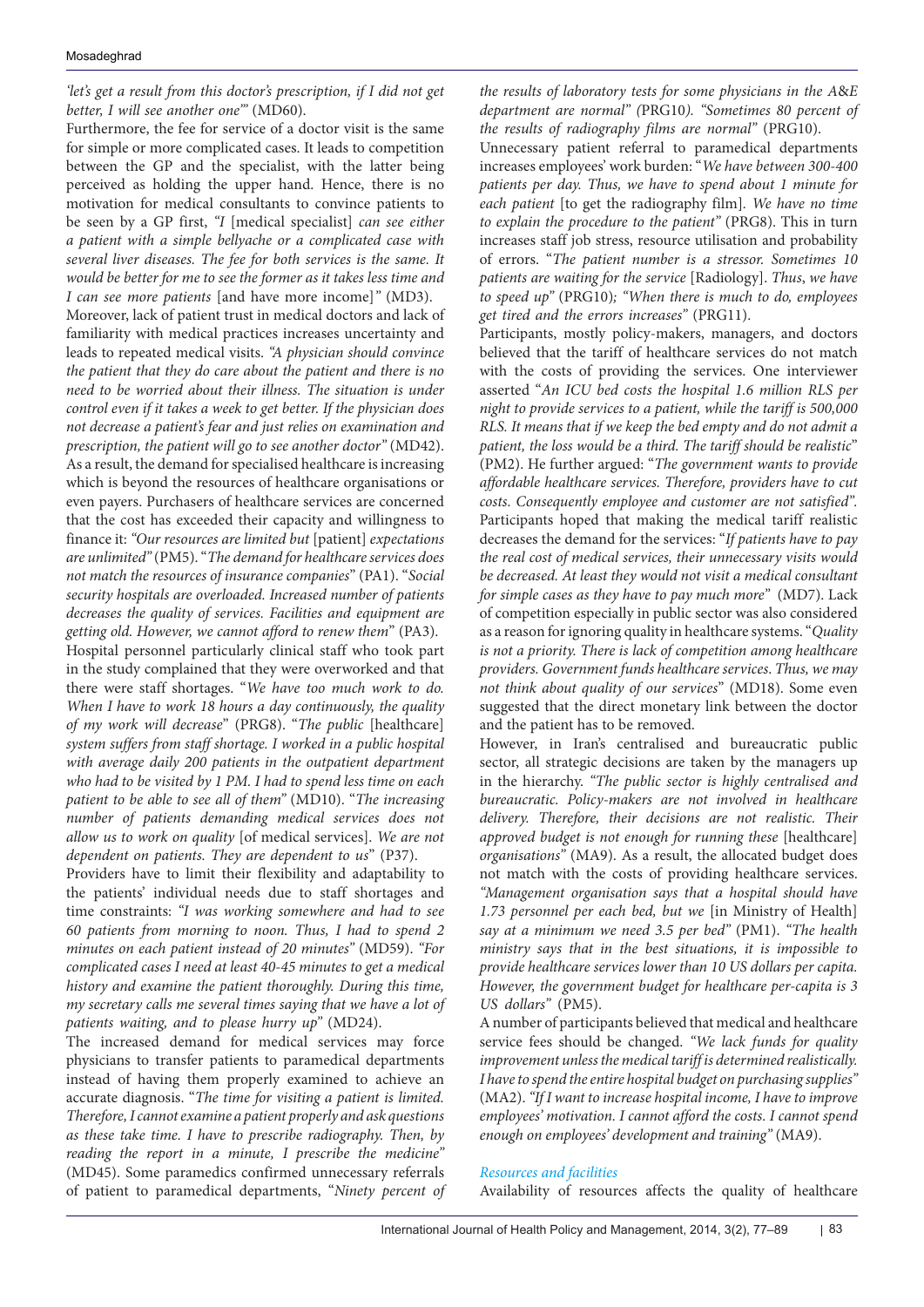services. "*There is just one* [medical] *manometer in the ward. It affects the quality of the overall work"* (MD25). *"There is the need for an information system. We need to have a record of patient history. It is very useful, especially for patients with blood pressure or diabetes. Thus, we will be able to see the effect of the treatment on patient by reviewing his or her record"* (MD35). High-quality outputs (services) require high-quality inputs. Working with low quality material decreases employees' productivity. "[Medical] *equipment is old. Therefore, it takes more time to do our job. For example, it takes about 40 minutes to get an ECG* [Electrocardiography] *with the equipment we are using"* (PRG5). "*It takes more time to work with old equipment. The results may not also be reliable. For example, getting a patient's VS* [Vital Signs] *takes about 30 minutes. It can be done in less than 1 minute by using modern equipment*" (PRG5).

The resource shortage also increases employees' job stress, which consequently affects the quality of their work: *"The DC Shock machine in the operation room does not work. When I am at home, I stress over what would happen if a patient does need it"* (PRG1). *"One of our pieces of equipment does not work well. The reserve is out of order. I sleep every night with stress"*  (PRG2); *"We had a patient with hepatitis. There is a need for an isolation room which is not here"* (PRG1).

Managers and policy-makers recognised financial resources as the most important factor affecting the quality of healthcare: "*Now, money is the most important factor. While we cannot pay employees salaries, how can we talk about quality?"* (PM1); *"A good job cannot be done on an empty pocket… Financial resources are essential in organisations. Organisations' differences in financial resources affect their quality of service"* (MA6).

# *Leadership and management*

Effective management was mentioned as an important enabler of quality from the perspective of providers, managers, policymakers and payers. *"Everything in the hospital is affected by the management. If people have good ideas for quality improvement, but there is no good management, those ideas would be useless".* (PRG8). Some participants complained about the lack of professional managers in healthcare organisations; "*Management is not professional here* [hospital]*. They do not have experience and knowledge in management. They just try to resolve problems in short terms"* (PRG2). There are no objective criteria for selecting and appointing managers in healthcare organisations: "*There are no criteria for recruiting or dismissing managers"* (MA5). *"Managers' selection and appointment is not based on objective criteria. It is based on personal connections"* (PM4).

The analysis of qualitative data indicated that the lack of management stability was considered a major obstacle facing the managers trying to extend their knowledge and experience. "*There is no job security for managers. When a* [top] *manager changes, operational managers change as well"* (PM4).

Managers in public hospitals do not have the ultimate power for decision-making. National policies are extremely prescriptive and do not allow sufficient flexibility to adapt to local circumstances. *"The Ministry of Health develops universal policies for the entire country without considering local factors. A manager does not have enough authority to change it* [adapt it]*. The Ministry of Health should define the indicators and*  *ask managers to achieve them. The ways to achieve indicators should not be dictated"* (AC1). "*A framework has been defined for managing the organisation* [It is not flexible] *and we have to manage within this defined framework with limited resources"* (MA10). *"A manager cannot change the structure. If you cannot change the structure, you cannot execute a decision easily"* (MA9).

Healthcare managers demand more power in identifying and recruiting the most appropriate personnel to provide quality service. *"If managers are empowered enough to recruit competent employees, most problems would be resolved"* (MA3). Furthermore, managers cannot control physicians the same way as other employees. "*As a manager I do not have the power to control physicians. The medical school decides who should practice in the hospital. For instance, it was decided that a paediatrician should work at the hospital on Sundays. I have 100 patients waiting for service, but s/he* [doctor] *says 'I have my own students as well* [training] *and cannot see more than 30 patients'"* (MA9).

# *Collaboration and partnership development*

For practitioners having good support services is important: *"I need to be assured that the clinical laboratory works well*  [the test results are reliable]*, and that the nurse administers medicines on time or does not administer a wrong medicine"*  (MD14). "*I asked the CSSD [Central Supply Sterilization Department] to give me a sterile dressing set. She said that she does not have it. They should be more responsible. They should have reserves for the sets there*" (MD7).

Medical doctors expect their colleagues or co-workers to be more responsible and be empowered enough to perform the job well. "*A nurse spends more time with patients than a doctor. S/he should tell the doctor the patient's problem to help him/her with a proper decision"* (MD38). "*I expect a nurse to perform the job well. Instead of just picking up the phone and telling me that the patient has pain, s/he* [the nurse] *should evaluate the patient first, takes the patient's ECG and vital signs and tells the doctor patient condition with more details"* (MD59).

Healthcare professionals highlighted the importance of cooperation and teamwork among healthcare providers as an important component of high-quality healthcare services. A laboratory supervisor said*,* "*Sometimes, doctors do not give the necessary information to patients. For example, for some hormone tests, the patient must not eat a specific food. It affects the quality of the results"* (PRG8). Another participant said: "*Some physicians do not give a copy of patient's medical records to the patient. If s/he has to see another physician in an emergency situation, the doctor does not know anything about the patient's medical history"* (MD10).

Practitioners' ability to effectively communicate and collaborate with other health professionals or institutions was also considered essential to the delivery of high-quality healthcare services. "*The hospital does not have a CT-Scan. A patient's relative has to get an appointment from another hospital and then take the patient there for the CT-Scan. S/ he has to go there once more to get the result. All these can be sorted out easily through collaboration between two hospitals. A nurse can call the other hospital to get an appointment for the patient, then send the patient for a CT-Scan and later receive the results"* (MD4).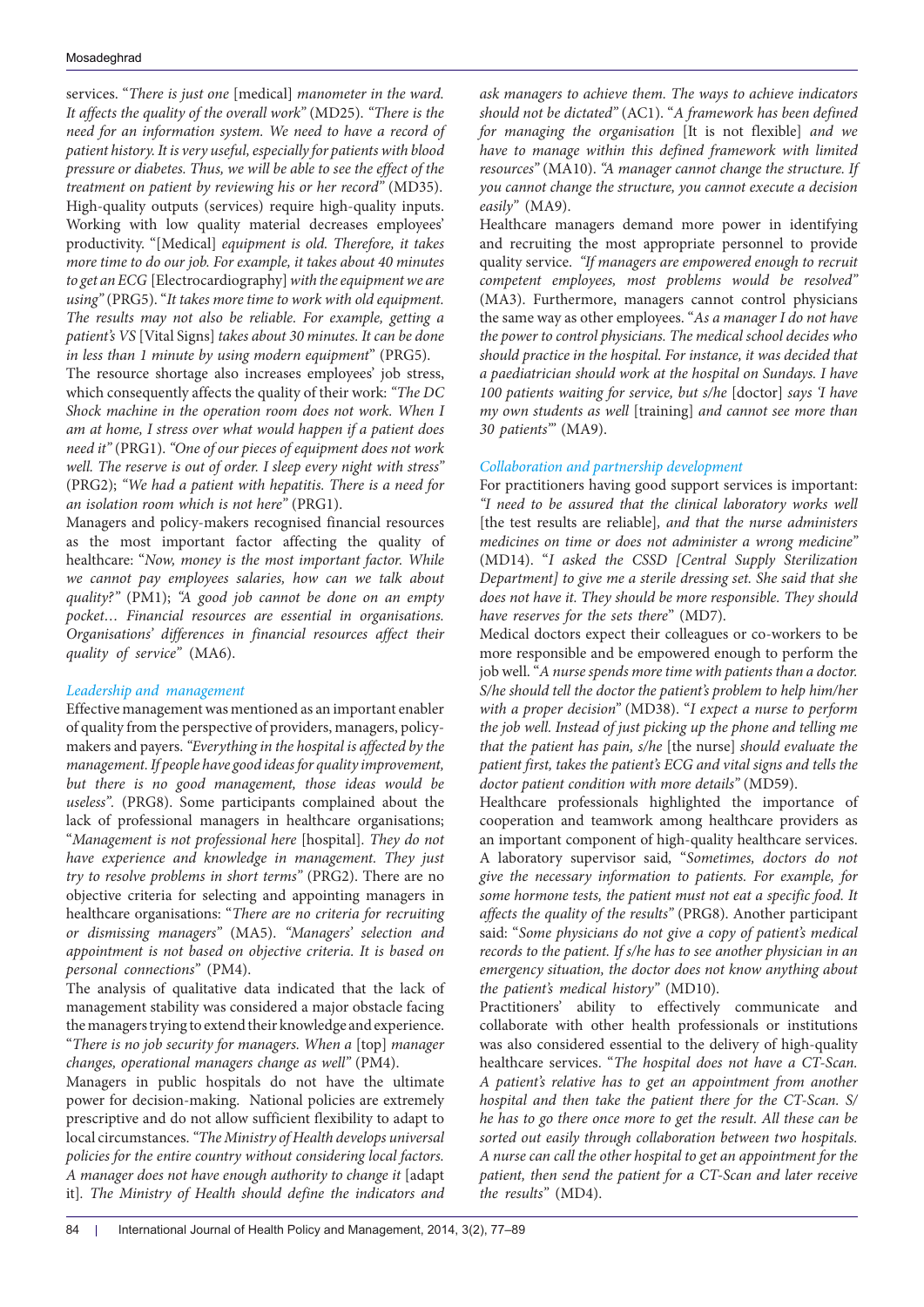The lack of collaboration between healthcare organisations and other organisations influence service quality. "*The price of Streptokinase* [a thrombolythic drug] *went up suddenly from 120,000 to 9,400,000 RLS per vial a couple of weeks ago. Normally, the hospital sends the bills by the end of every month to the* [insurance] *company. It takes time to get the money back*  [due to bureaucracy]*. It is difficult for the hospital to manage the new price. Therefore, patients are asked to buy the medicine themselves from the pharmacy and then claim the money from the insurance company. It causes inconvenience for patients. There is a need for collaboration between the hospital and insurance company to solve these kinds of problems"* (PA3).

# **Discussion**

Quality in healthcare is a production of cooperation between the patient and the healthcare provider in a supportive environment. Healthcare service quality depends on personal factors of the healthcare service provider and the patient and factors pertaining to the healthcare organisation and broader environment. Differences in internal and external factors such as availability of resources and collaboration and cooperation among providers affect the quality of care and patient outcomes. A number of theoretical relationships can be inductively inferred from the preceding analysis. These relationships are depicted in [Figure 1](#page-8-0).

This model illustrates a variety of individual, organisational, and environmental factors that influence a caregiver's job satisfaction and consequently commitment in providing highquality services. Individual factors include age, personality, education, abilities, and experience. Organisational factors include management style, working conditions, and relationships with co-workers. Environmental factors consist of economic and social influences. Furthermore, customer related factors such as socio-demographic variables, attitude, and cooperation influence the quality of care provided. The provider's subjective attributes, including the priority they give to care, would have a moderating influence on the delivery of care.

This study showed that hospital employees burdened with heavy workloads, poor compensation packages, low quality of work life, and poor leadership. All of these factors have impeded the delivery of quality patient services particularly in the public health sector. These findings are consistent with previous studies in Iran [\(39–](#page-11-31)[44\)](#page-11-32). In this study, clear relationships between employee satisfaction, quality of care, and patient satisfaction was found. These findings support earlier researches [\(45,](#page-11-33)[46\)](#page-11-34). Good human resource management drives employee satisfaction and loyalty ([47,](#page-11-35)[48](#page-11-36)). Effective human resource management can also have a significant effect on customer satisfaction. Satisfied and committed employees deliver better care, which results in better outcomes and higher patient satisfaction [\(49](#page-11-37)-51).

The findings suggest that healthcare quality can be improved by supportive leadership, proper planning, education and training, and effective management of resources, employees, and processes. If policy-makers and managers intend to improve healthcare services quality, they should apply techniques and tools to operationalise these quality management constructs. However, there are some obstacles that prevent the successful introduction of quality management models. Some of these organisational morbidities are explained below.

Centralization, bureaucracy, and severe dependency on government with a strong hierarchical structure are important barriers to effective quality management in the Iranian healthcare system. Almost all decisions regarding the structures, general goals, policies, and even resource allocation are made at the central level by the MoHME. Managers in public healthcare organisations do not have autonomy to make and implement strategic decisions. An effective quality management system requires more autonomy for operational managers in the decision-making processes. The MoHME determines health policies, delivers, and evaluates healthcare services. While the ministry of health participates in developing standards and policies, an accreditation council comprising representatives from government regulatory agencies, professional organisations, practitioners, and the public should be created to govern the accreditation programme. Quality management principles should be incorporated into healthcare evaluation

<span id="page-8-0"></span>

**Figure 1.** A proposed model of factors affecting the quality of healthcare services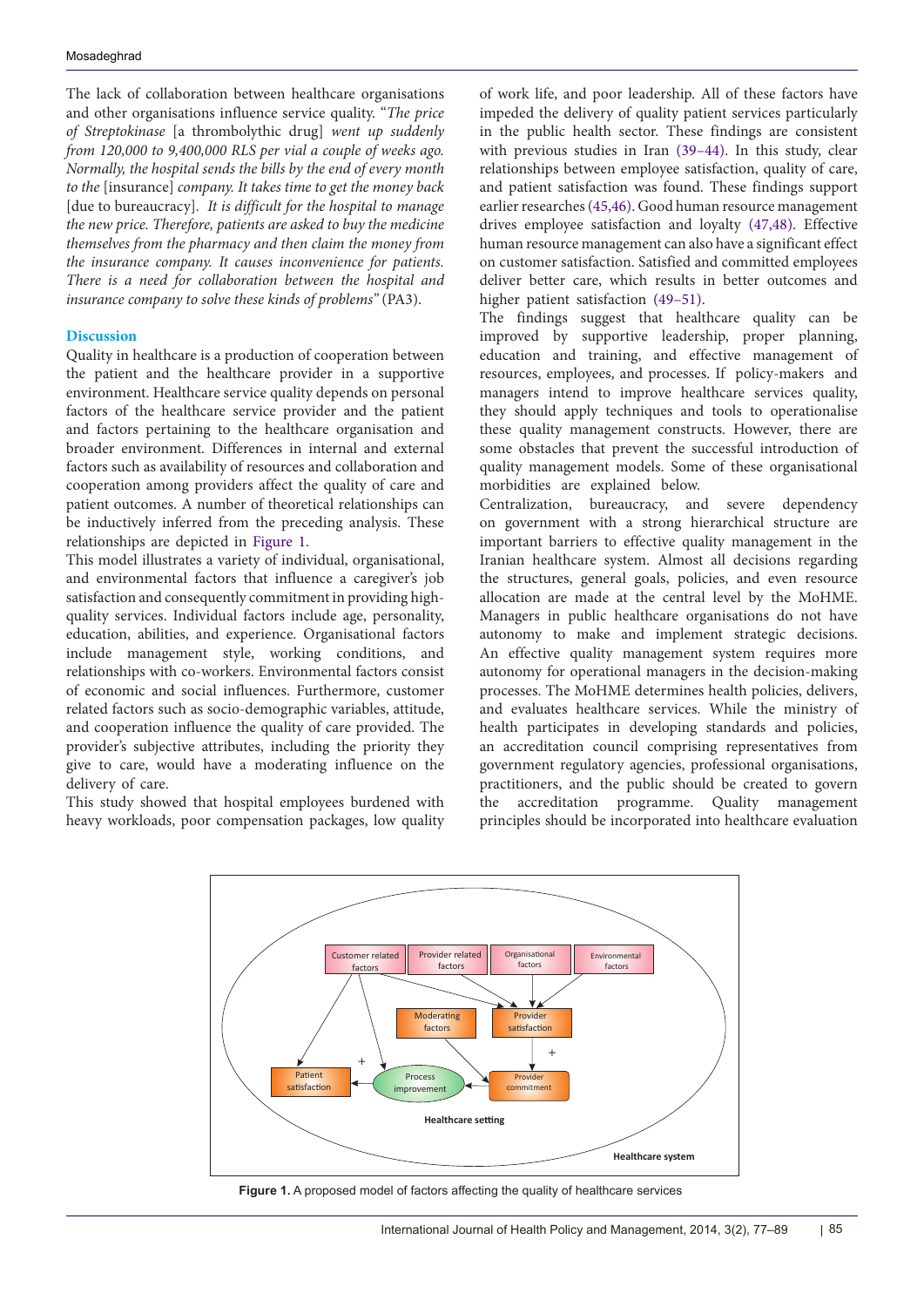and accreditation standards.

Several ministries, organisations, and institutions are involved in the provision of healthcare services in Iran, which make the healthcare system less efficient. They pay differently to their employees. It resulted in a feeling of inequity, de-motivation and dissatisfaction among employees. The quality and tariff of services are also different in these healthcare organisations, leading to patient dissatisfaction. Nationalisation of healthcare services decreases the feeling of inequity among healthcare providers and clients. Many Iranians cannot afford the costs of healthcare services on their own. There are many public and private medical insurance programmes in Iran. A national (Universal) programme of comprehensive health insurance helps to decrease the inequity in access to services for patients. It is very difficult to sustain the benefits of a quality management system in Iranian healthcare organisations while they are suffering from these organisational diseases. Managers and policy-makers must invest in the following five capitals (see [Figure 2](#page-9-0)) to overcome the above-mentioned obstacles and facilitate the implementation of quality management ([52](#page-12-1)).

Physical capital refers to any non-human asset used in the production of products and services. Quality is not free. High-quality resources are needed to provide high-quality services. Healthcare organisations should provide their staff with the resources and support they need to deliver highquality services ([52](#page-12-1)). In 2010, Iran spent 5.3% of its Gross Domestic Product (GDP) or 302 US dollars per capita on health versus 3,495 US dollars in the UK, and 8,233 US dollars in the USA [\(4\)](#page-10-3). A much higher percentage of the national GDP should be allocated to the healthcare system to improve healthcare services quality. The organisational structure in Iranian healthcare organisations should be changed to support quality improvement activities. The new quality structure should be supported by adequate staff, facilities, and resources. A clinical governance system should be established for defining clinical standards and monitoring performance against standards ([53](#page-12-2)). Using a quality-oriented information system helps in studying the processes and identifying and then prioritising quality problems.

Human capital refers to the skills, experience, and knowledge gained by an employee to perform the job well. The quantity and quality of healthcare providers affect the quality of services. High-quality providers are critical to producing high-quality outcomes. Healthcare managers should have distinctive approaches for the attraction and the retention of qualified

<span id="page-9-0"></span>

**Figure 2.** Star Capital

employees that are able to deliver the highest-quality care. The current recruitment policies and practices in Iran should be reviewed to support managers in identifying and recruiting the most appropriate personnel to provide a quality service. This might involve operational managers and supervisors in staff selection and the use of performance-related criteria and psychometric tests for selecting staff. Continuing professional development is the most important investments in human capital. Peer review and professional revalidation also help to develop employees' capabilities. Employees' training takes time, expertise, and money. Therefore, universities should play a more active role in the effective training of human resources for healthcare organisations. Medical universities should offer quality-related courses in their academic programmes for medical and paramedical students. In addition, a continuous organisational learning team should be organised within the healthcare organisations to meet further employees' educational needs. This study emphasised the need to properly reward and recognise employees. Employees perform better when they feel recognised and appreciated [\(54\)](#page-12-3). Employees' payments should be linked directly to the quality of their services, their performance and customer satisfaction. The fee-for-service payment method can discourage cooperation and collaboration across the delivery system in providing of effective and efficient healthcare services as it encourages providers to provide more services for the patients to maximise their own economic interests.

Social capital is about one's responsibility and accountability to society and human beings. It consists of the norms, obligations and trust embedded in social relations, which enable participants to act together more effectively and to pursue shared objectives ([55](#page-12-4)). Accountability, coupled with transparency of information, help improve social capital. Professionals must be accountable to those they serve for the quality of care delivered. Delivering high-quality healthcare services is a corporate social responsibility of an organisation. Although improving productivity has been emphasised in the Iranian national development plan, there is no criteria for measuring achievement. Therefore, managers are not responsible enough towards increasing the productivity of healthcare organisations through the improvement of the quality of services. Regulatory bodies can support accountability through their core functions. This includes maintaining a register of professionals, setting standards for education and training, requiring continuing professional development, and providing guidance on standards and ethics. Education has a very powerful and positive effect on social capital.

Successful quality management implementation requires a significant change in mindsets, attitudes, and beliefs of individuals with regard to quality. Teamwork and collaboration should be fostered. Good communication, cooperation, and collaboration among healthcare providers support providing effective and efficient healthcare services, and promote shared responsibility for patient care. In Iranian healthcare, decisionmaking is centralized, the workforce is not empowered and there is a lack of trust amongst managers and employees. Mistakes bring blame seeking and dismissal and teamwork is thought to be unnecessary. Changing established behaviour and practices of an organisation is not easy [\(56\)](#page-12-5). Education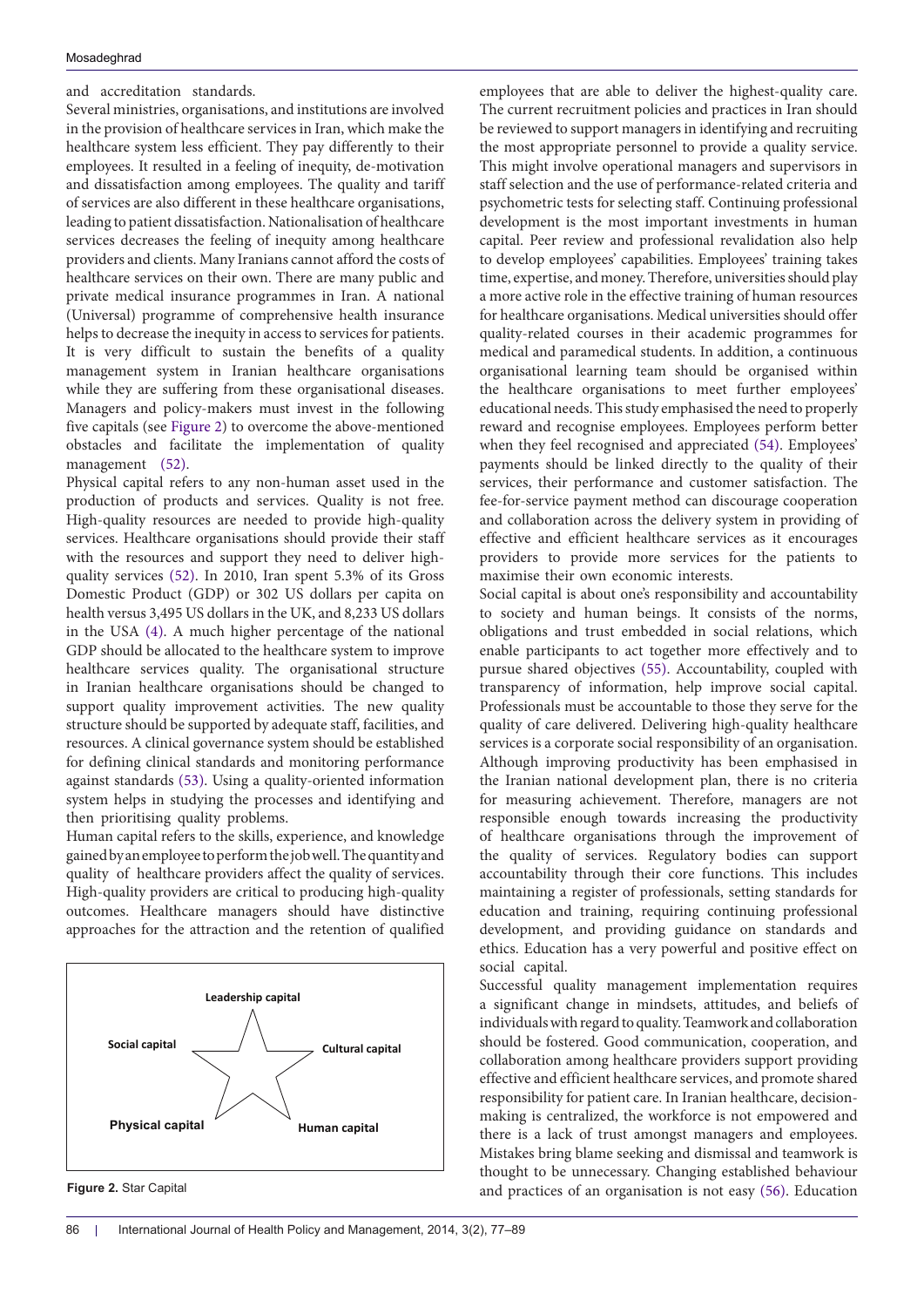of the next generation in schools and universities on participation and teamwork concepts and skills, continuous improvement, and customer focus by the national TV or radio, ISIRI, etc. could be helpful. The increasing complexity of healthcare services, treatment options and care pathways requires a more knowledgeable and participative customer to achieve the most satisfactory outcomes. More active informed customer involvement reduces inappropriate use of healthcare services and errors and improves the quality of services through constructive criticism. However, customers lack knowledge about their rights in Iranian healthcare organisations ([57,](#page-12-6)[58](#page-12-7)). The media and education system must play an active role in increasing public knowledge about healthcare services. Customer advocate institutions like the National Council for Quality Healthcare and the patients association should be established at the national level to make sure healthcare organisations are accountable enough in providing high-quality services. Healthcare organisations should also establish a patient relations department to provide patient advice and liaison service.

The success or failure of quality management is first of all in the hands of leaders [\(59\)](#page-12-8). Leadership capital is the leader's ability to direct an organisation forward in a positive direction. It is important that managers develop their leadership skills and demonstrate their commitment to quality by establishing a shared vision and setting a clear direction for the organisation. Managers should transform their organisation's value system and ultimately the organisational culture, policies, and structure in order to meet the needs of their employees and customers. Iranian healthcare managers have been blamed for being short term oriented, conservative, non-participative, and non-scientific [\(60,](#page-12-9)[61\)](#page-12-10).

Medical doctors without management expertise have occupied most of the managerial key positions in Iranian healthcare organisations. They rely more on practical experience as a vehicle for learning about management ([60\)](#page-12-9). Decision-making tends to be based on intuition rather than use of reliable information. As healthcare organisations are growing in number and complexity, there is an ever-growing need for professional management and governance that is accountable for continuously improving corporate (clinical, operational, and financial) performance. The introduction of professional management into the healthcare system increases managerial control of services and promote organisational productivity. Iranian healthcare organisations can be managed better by having well-trained managers supporting and leading the teams that manage the processes to deliver the best possible care for patients. Findings of this study confirm that managerial knowledge and skills are key success factors for the effective management of an organisation. Leaders' personality traits are also crucial to leadership effectiveness in organisations. These include personal motivation, enthusiasm, intelligence, conscientiousness, self-confidence, skill in dealing with people, and capacity to motivate others ([62,](#page-12-11)[63](#page-12-12)). A programme should be developed to select, train, and develop professional managers for healthcare organisations. Training opportunities must be offered to help managers develop their management and leadership skills. Quality management methods should be also integrated into the management education curriculum. The MoHME should

invest considerably in leadership development programmes for clinicians and managers.

# **Limitations and implications for further research**

Respondents were healthcare organisation stakeholders in Iran and the results of the study cannot be generalised to other countries or healthcare systems. Hence, future studies may want to explore and identify factors that affect quality of healthcare services in other countries. The model presented in this paper needs to be confirmed empirically.

# **Conclusion**

The pluralistic evaluation in this study revealed a comprehensive picture of factors affecting quality and the reasons for their occurrence in a way that would not have been possible had a singular evaluation approach been used. As the demand for healthcare services is increasing, most healthcare organisations find themselves overwhelmed with large volumes of patients. With such robust market, many providers cannot justify the cost of trying to improve the system. The majority of healthcare providers involved in this study stressed that quality of healthcare services is severely limited by lack of resources. In such a context, patient concerns could not be taken into account. In addition, public healthcare organisations deal with frequent management turnover. Important changes are required in a number of aspects of healthcare system in Iran if healthcare organisations are to provide high-quality services.

### **Ethical issues**

Ethical codes in this study involved (i) respect for human dignity, (ii) respect for privacy and confidentiality, and (iii) respect for autonomy.

### **Competing interests**

The author declares that he has no competing interests.

# **Author's contribution**

AMM is the single author of the manuscript.

### **References**

- <span id="page-10-0"></span>1. Mosadeghrad AM. *Principles of healthcare management*. Tehran: Dibagran Tehran; 2003.
- <span id="page-10-1"></span>2. World Health Organization (WHO). Islamic Republic of Iran: The role of contractual arrangements in improving health sector performance. World Health Organisation, regional office for the eastern Mediterranean. 2010. [cited 2010 February 10]. Available from: [http://gis.emro.who.int/HealthSystemObservatory/PDF/](http://gis.emro.who.int/HealthSystemObservatory/PDF/Contracting/Iran.pdf) [Contracting/Iran.pdf](http://gis.emro.who.int/HealthSystemObservatory/PDF/Contracting/Iran.pdf)
- <span id="page-10-2"></span>3. Mehrdad R. Health System in Iran. *Japan Medical Association Journal* 2009; 52: 69–73.
- <span id="page-10-3"></span>4. World Health Organization (WHO). *World Health Statistics 2013*. Geneva: WHO; 2013.
- <span id="page-10-4"></span>5. Aghamollaei T, Zare SH, Bodat A. Patients perception and expectation about healthcare services in Bandarabas healthcare centres. *Journal of Hormozgan University of Medical Sciences* 2007; 11: 173–8.
- 6. Mohammadi A, Shoghli AR. A survey on quality of primary health care in Zanjan district health centres. *Journal of Zanjan University of Medical Science* 2008; 16: 89–100.
- 7. Simbar M, Ahmadi M, Ahmadi G, Alavi-Majd HR. Quality assessment of family planning services in urban health centres of Shahid Beheshti Medical Science University. *Int J Health Care*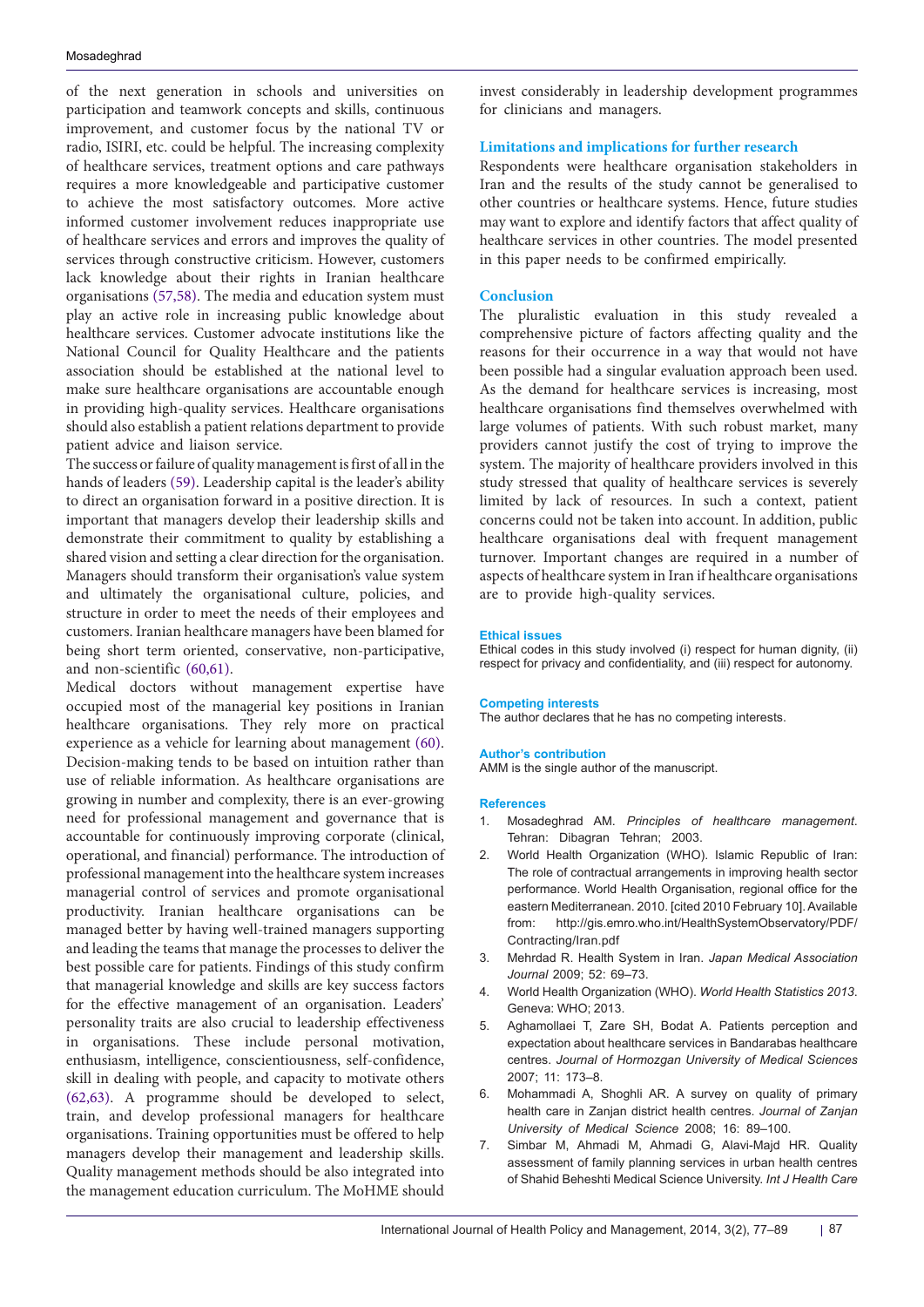<span id="page-11-0"></span>*Qual Assur* 2006; 19: 430–42. doi: [10.1108/09526860610680076](http://dx.doi.org/10.1108/09526860610680076)

- 8. Tabibi J, Maleki MR, Mojdehkar R. Measuring hospital performance by using Bldridge model. *Journal of Iranian Medical Association* 2009; 27: 23–30.
- <span id="page-11-1"></span>9. Lagrosen Y, Lagrosen S. The effects of quality management – a survey of Swedish quality professionals. *International Journal of Operations & Production Management* 2005; 25: 940–52. doi: [10.1108/01443570510619464](http://dx.doi.org/10.1108/01443570510619464)
- <span id="page-11-2"></span>10. Rahman S. A comparative study of TQM practice and organisational performance with and without ISO 9000 certification. *International Journal of Quality & Reliability Management* 2001; 18: 35-49. doi: [10.1108/02656710110364486](http://dx.doi.org/10.1108/02656710110364486)
- <span id="page-11-3"></span>11. Alexander JA, Weiner BJ, Griffith J. Quality improvement and hospital financial performance. *Journal of Organisational Behaviour* 2006; 27: 1003–29. doi: [10.1002/job.401](http://dx.doi.org/dx.doi.org/10.1002/job.401)
- <span id="page-11-4"></span>12. Feigenbaum AV. *Quality control: Principles, practice, and administration*. New York: McGraw-Hill; 1951.
- <span id="page-11-5"></span>13. Peters T, Waterman R. *In search of excellence: lessons from America's best run companies*. New York: Harper and Rowe; 1982.
- <span id="page-11-6"></span>14. Gilmore HL. Product conformance. *Quality Progress* 1974; 7: 16–9.
- <span id="page-11-7"></span>15. Crosby P. *Quality is free*. New York: McGraw-Hill; 1992.
- <span id="page-11-8"></span>16. Juran J. Quality control handbook. 4<sup>th</sup> ed. New York: McGraw-Hill; 1988.
- <span id="page-11-9"></span>17. Parasuraman A, Zeithaml VA, Berry LL. A conceptual model of service quality and its implications for future research. *Journal of Marketing* 1985; 49: 41–50. doi: [10.2307/1251430](http://dx.doi.org/dx.doi.org/10.2307/1251430)
- <span id="page-11-10"></span>18. Mosadeghrad AM. Healthcare service quality: Towards a broad definition. *Int J Health Care Qual Assur* 2013; 26: 203–19. doi: [10.1108/09526861311311409](http://dx.doi.org/10.1108/09526861311311409)
- <span id="page-11-11"></span>19. McLaughlin CP, Kaluzny AD. *Continuous quality improvement*  in health care. 3<sup>rd</sup> Ed. Sudbury, MA: Jones & Bartlett Publishers; 2006.
- <span id="page-11-12"></span>20. Mosadeghrad AM. A conceptual framework for quality of care. *Mat Soc Med* 2012; 24: 251–61. doi: [10.5455/msm.2012.24.251-261](http://dx.doi.org/10.5455/msm.2012.24.251-261)
- <span id="page-11-13"></span>21. Mosadeghrad AM. Towards a theory of quality management: an integration of strategic management, quality management and project management. *International Journal of Modelling in Operations Management* 2012; 2: 89–118. doi: [10.1504/](http://dx.doi.org/10.1504/ijmom.2012.043962) [ijmom.2012.043962](http://dx.doi.org/10.1504/ijmom.2012.043962)
- <span id="page-11-14"></span>22. Ladhari R. A review of twenty years of SERVQUAL research. *International Journal of Quality and Service Sciences* 2009; 1: 172–98. doi: [10.1108/17566690910971445](http://dx.doi.org/10.1108/17566690910971445)
- <span id="page-11-15"></span>23. Donabedian A. *The definition of quality and approaches to its assessment*. Ann Arbor: Michigan Health Administration Press; 1980.
- <span id="page-11-16"></span>24. Donabedian A. The quality of care: How can it be assessed? *JAMA* 1988; 260: 1743–8. doi: [10.1001/jama.260.12.1743](http://dx.doi.org/10.1001/jama.260.12.1743)
- <span id="page-11-17"></span>25. Øvretveit J. *Does improving quality save money? A review of evidence of which improvements to quality reduce costs to health service providers*. London: The Health Foundation; 2009.
- <span id="page-11-18"></span>26. Schuster MA, McGlynn EA, Brook RH. How good is the quality of health care in the United States? *Milbank Q* 1988; 76: 517–64. doi: [10.1111/1468-0009.00105](http://dx.doi.org/10.1111/1468-0009.00105)
- <span id="page-11-19"></span>27. Lohr K. *Medicare: A Strategy for Quality Assurance, Vol. I*. Washington, DC: National Academy Press; 1991.
- <span id="page-11-20"></span>28. Jun M, Peterson RT, Zsidisin GA. The identification and measurement of quality dimensions in health care: Focus group interview results. *Health Care Manage Rev* 1998; 23: 81–96.
- <span id="page-11-21"></span>29. Padma P Rajendran C, Sai LP. A conceptual framework of service quality in healthcare: Perspectives of Indian patients and their attendants. *Benchmarking: An International Journal* 2009; 16: 157–91. doi: [10.1108/14635770910948213](http://dx.doi.org/10.1108/14635770910948213)
- <span id="page-11-22"></span>30. [Shahidzadeh-Mahani A](http://www.ncbi.nlm.nih.gov/sites/entrez?Db=pubmed&Cmd=Search&Term=%22Shahidzadeh-Mahani A%22%5BAuthor%5D&itool=EntrezSystem2.PEntrez.Pubmed.Pubmed_ResultsPanel.Pubmed_DiscoveryPanel.Pubmed_RVAbstractPlus), [Omidvari S,](http://www.ncbi.nlm.nih.gov/sites/entrez?Db=pubmed&Cmd=Search&Term=%22Omidvari S%22%5BAuthor%5D&itool=EntrezSystem2.PEntrez.Pubmed.Pubmed_ResultsPanel.Pubmed_DiscoveryPanel.Pubmed_RVAbstractPlus) [Baradaran HR,](http://www.ncbi.nlm.nih.gov/sites/entrez?Db=pubmed&Cmd=Search&Term=%22Baradaran HR%22%5BAuthor%5D&itool=EntrezSystem2.PEntrez.Pubmed.Pubmed_ResultsPanel.Pubmed_DiscoveryPanel.Pubmed_RVAbstractPlus) [Azin SA.](http://www.ncbi.nlm.nih.gov/sites/entrez?Db=pubmed&Cmd=Search&Term=%22Azin SA%22%5BAuthor%5D&itool=EntrezSystem2.PEntrez.Pubmed.Pubmed_ResultsPanel.Pubmed_DiscoveryPanel.Pubmed_RVAbstractPlus) Factors affecting quality of care in family planning clinics: A

<span id="page-11-23"></span>study from Iran*. Int J Qual Health Care* 2008; 20: 284–90. doi: [10.1093/intqhc/mzn016](http://dx.doi.org/10.1093/intqhc/mzn016)

- 31. Smith G, Cantley C. *Assessing health care: A study in organisational evaluation*. Milton Keynes: Open University Press; 1985.
- <span id="page-11-24"></span>32. Hall JE. Pluralistic evaluation: A situational approach to service evaluation. *J Nurs Manag* 2004; 12: 22–7. doi: [10.1111/j.1365-](http://dx.doi.org/10.1111/j.1365-2834.2004.00389.x) [2834.2004.00389.x](http://dx.doi.org/10.1111/j.1365-2834.2004.00389.x)
- <span id="page-11-25"></span>33. Patton MQ. *Qualitative evaluation and research methods*. 2nd ed. London: Sage Publications; 1990.
- <span id="page-11-26"></span>34. Berg BL. *Qualitative research methods for the social scientists*. 6<sup>th</sup> ed. Boston, MA: Pearson Education, Inc; 2007.
- <span id="page-11-27"></span>35. Miller G, Dingwall R. *Context and method in qualitative research*. London: Sage; 1997.
- <span id="page-11-28"></span>36. Cohen L, Manion L, Morrison K. *Research Methods in Education*. 5<sup>th</sup> ed. London and New York: Routledge; 2003.
- <span id="page-11-29"></span>37. Corbetta P. *Social Research, Theory, Methods and Techniques*. London: Sage; 2003.
- <span id="page-11-30"></span>38. Stewart DW, Shamdasani PN, Rook DW. *Focus groups: Theory and practice*. 2nd ed. Thousand Oaks: Sage; 2007.
- <span id="page-11-31"></span>39. Mosadeghrad AM, Ferlie E, Rosenberg D. A study of relationship between job satisfaction, organisational commitment and turnover intention among hospital employees. *Health Serv Manage Res* 2008; 21: 211–27. doi: [10.1258/hsmr.2007.007015](http://dx.doi.org/10.1258/hsmr.2007.007015)
- 40. Mosadeghrad AM, Ferlie E, Rosenberg D. A Study of relationship between job stress, quality of working life and turnover intention among hospital employees. *Health Serv Manage Res* 2011; 24: 170–81. doi: [10.1258/hsmr.2011.011009](http://dx.doi.org/10.1258/hsmr.2011.011009)
- 41. Mosadeghrad AM, Yarmohammadian MH. A study of relationship between managers' leadership style and employees' job satisfaction. *Int J Health Care Qual Assur Inc Leadersh Health Serv* 2006; 19: xi–xxviii. doi: [10.1108/13660750610665008](http://dx.doi.org/10.1108/13660750610665008)
- 42. Dehghan Nayeri N, Nazari AA, Salsali M, Ahmadi F, Adib Hajbaghery M. Iranian staff nurses' views of their productivity and management factors improving and impeding it: A qualitative study. *Nurs Health Sci* 2006; 8: 51–6. doi: [10.1111/j.1442-](http://dx.doi.org/10.1111/j.1442-2018.2006.00254.x) [2018.2006.00254.x](http://dx.doi.org/10.1111/j.1442-2018.2006.00254.x)
- 43. Mohammad-Alizadeh S, Wahlström R, Vahidi R, Nikniaz A, Marions L, Johansson A. Barriers to high-quality primary reproductive health services in an urban area of Iran: views of public health providers. *Midwifery* 2009; 25: 721–30. doi: [10.1016/j.midw.2008.01.002](http://dx.doi.org/10.1016/j.midw.2008.01.002)
- <span id="page-11-32"></span>44. [Zarea K](http://www.ncbi.nlm.nih.gov/pubmed?term=%22Zarea K%22%5BAuthor%5D), [Negarandeh R](http://www.ncbi.nlm.nih.gov/pubmed?term=%22Negarandeh R%22%5BAuthor%5D), [Dehghan-Nayeri N,](http://www.ncbi.nlm.nih.gov/pubmed?term=%22Dehghan-Nayeri N%22%5BAuthor%5D) [Rezaei-Adaryani](http://www.ncbi.nlm.nih.gov/pubmed?term=%22Rezaei-Adaryani M%22%5BAuthor%5D)  [M](http://www.ncbi.nlm.nih.gov/pubmed?term=%22Rezaei-Adaryani M%22%5BAuthor%5D). Nursing staff shortages and job satisfaction in Iran: Issues and challenges. *Nurs Health Sci* 2009; 11: 326–31. doi: [10.1111/j.1442-2018.2009.00466.x](http://dx.doi.org/10.1111/j.1442-2018.2009.00466.x)
- <span id="page-11-33"></span>45. Haas JS, Cook EF, Puopolo AL, Burstin HR, Cleary PD, Brennan TA. Is the professional satisfaction of general internists associated with patient satisfaction? *J Gen Intern Med* 2000; 15: 122–8. doi: [10.1046/j.1525-1497.2000.02219.x](http://dx.doi.org/10.1046/j.1525-1497.2000.02219.x)
- <span id="page-11-34"></span>46. DiMatteo MR, Sherbourne CD, Hays RD, Ordway L, Kravitz RL, McGlynn EA, *et al*. Physicians' characteristics influence patients' adherence to medical treatment: Results from the medical outcomes study. *Health Psychol* 1993; 12: 3–102. doi: [10.1037/0278-6133.12.2.93](http://dx.doi.org/10.1037/0278-6133.12.2.93)
- <span id="page-11-35"></span>47. Mosadeghrad AM, Ferdosi M. Leadership, job satisfaction and organizational commitment in healthcare sector: Proposing and testing a model. *Mat Soc Med* 2013; 25: 121–6. doi: [10.5455/](http://dx.doi.org/10.5455/msm.2013.25.121-126) [msm.2013.25.121-126](http://dx.doi.org/10.5455/msm.2013.25.121-126)
- <span id="page-11-36"></span>48. Freund A. Commitment and job satisfaction as predictors of turnover intentions among welfare workers. *Adm Soc Work* 2005; 29: 5–21. doi: [10.1300/j147v29n02\\_02](http://dx.doi.org/10.1300/j147v29n02_02)
- <span id="page-11-37"></span>49. Hong SC, Goo YJJ. A causal model of customer loyalty in professional service firms: an empirical study. *International Journal of Management* 2004; 21: 531–41.
- 50. Sit WY, Ooi KB, Lin B, Chong AYL. TQM and customer satisfaction